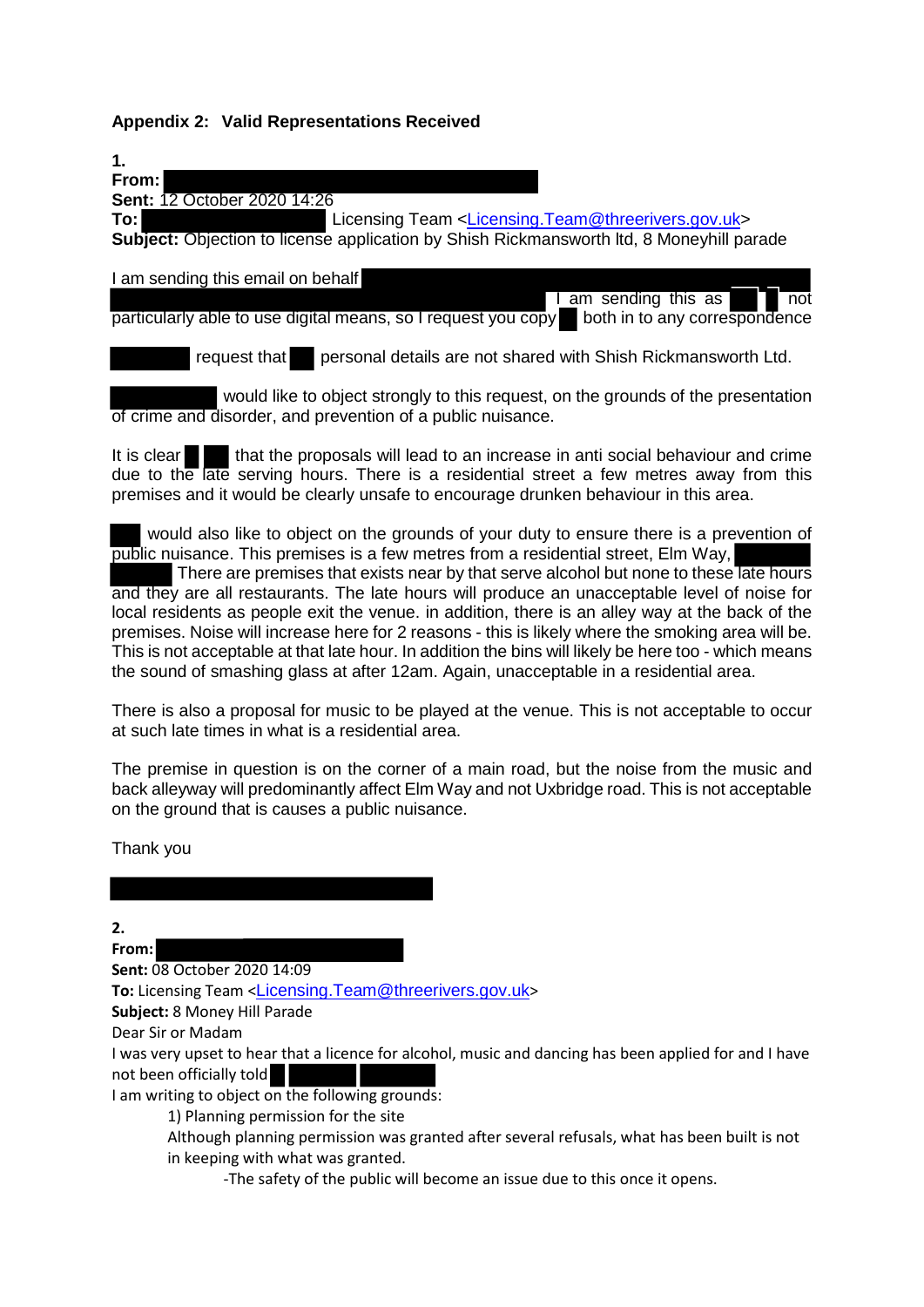-The upstairs was granted as a designated staff rest area but in their latest application has been converted to a flat without planning permission where someone appears to be living, so where are the staff going to have their breaks -If planning permission is being breached, any licence that is granted will also be breached

# 2) Dancing

 -The venue is totally unsuitable for dancing. It is supposed to be a 64 seater restaurant. How does the public join in? Where will dancing happen when there is insufficient room? -If dance is performed instead, where does the performer work and change? Ther is insufficient room for a stage or set area for performance and no area at all for changing clothes

# 3) Noise

, this will very much badly affect and we should

have been notified directly.

 -Noise going on all hours of the day and night will affect the business and the property. People need to work and sleep and noise will affect the health of those here.

### 4) Alcohol

 -the serving of alcohol is unnecessary, there are plenty of other outlets on the parade. -more alcohol availability will lead to more anti-social behaviour

### 5) Antisocial behaviour

 -we already have problems with people urinating, defecating, vomiting and behaving badly on the parade and there is no enforcement.

-Litter will increase

-there are no measures on the application as to how this will be dealt with

 -More people around will also mean a possible increase in crime and less privacy for residents

#### 6) Parking

-Where are all these people going to park to get the venue?

 -Once they have drunk lots of alcohol, they will be likely to leave their cars behind making a problem for local residents.

 -There are already issues with lack of disabled parking, lack of parking enforcement, parking on kerb, parking on crossings, parking on double yellow lines, inconsiderate parking, parking In and over other people's driveways and access points. This problem will be further exacerbated.

#### 7) Application irregularity

 -It is odd that the application seems to be in the name of another new company, which has different names to those on previous applications

Please consider the above and reject the application

**3.** 

From:

Sent: 29 October 2020 09:04

To: Licensing Team [<Licensing.Team@threerivers.gov.uk>](mailto:Licensing.Team@threerivers.gov.uk)

Subject: Objection to license application by Shish Rickmansworth 8 Moneyhill Parade

## Dear

I would like to object to the licence for 8 Moneyhill Parade due to noise as the Restaurant backs onto a residential road and people leaving the establishment may well make a great deal of noise with shouting and doors banging also unsocial behaviour I would also like to object to the request to have